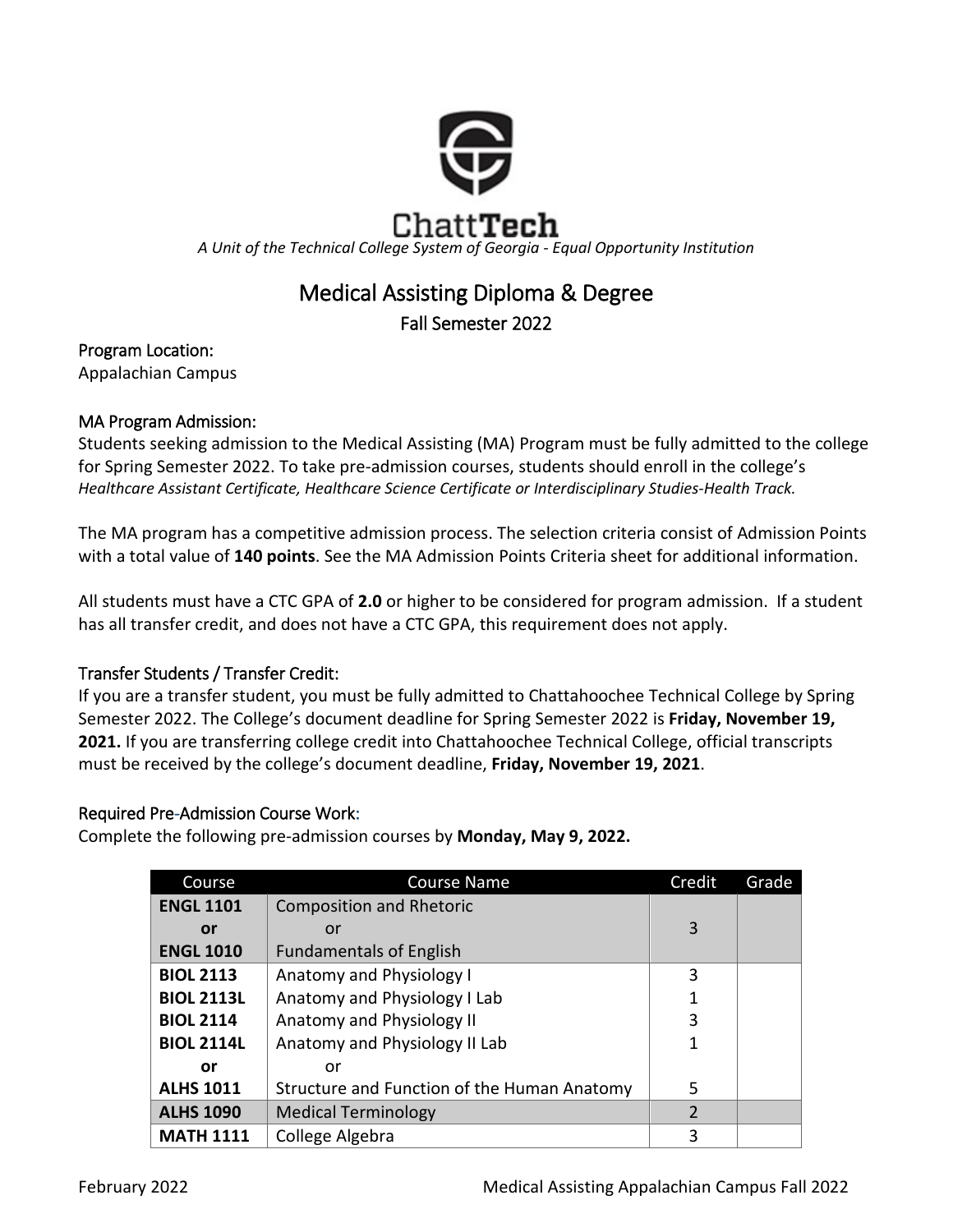| Course           | Course Name         | Credit | Grade |
|------------------|---------------------|--------|-------|
| Οr               |                     |        |       |
| <b>MATH 1012</b> | Foundations of Math |        |       |

## Additional Required Courses:

The following pre-admission courses must be completed or transferred into CTC's Banner system by **Monday, August 1, 2022,** with a grade of "C" or higher:

| Course           | <b>Course Name</b>         | Credit | Grade |
|------------------|----------------------------|--------|-------|
| <b>PSYC 1101</b> | Introduction to Psychology |        |       |
| or               | or                         | 3      |       |
| <b>PSYC 1010</b> | <b>Basic Psychology</b>    |        |       |
| <b>COMP 1000</b> | Introduction to Computers  | 3      |       |

Students pursuing the Associates Degree in Medical Assisting will be required to complete the following courses with a "C" or higher before petitioning for graduation.

| Course                                | Course Name | Credit | Grade |
|---------------------------------------|-------------|--------|-------|
| <b>Humanities Elective</b>            |             |        |       |
| <b>Any General Education Elective</b> | $**$        |        |       |

*\*Humanities Elective- Select one: ENGL 2130, HUMN 1101, ARTS 1101, MUSC 1101, MUSC 2040, THEA 1101,* 

#### *ENGL 2110*

*\*\*See Health Sciences webpage or catalogue for general education elective offerings*

Upon graduating from the MA program, all students will receive a Diploma in Medical Assisting. Students must again petition for graduation to receive the Associate of Applied Science in Medical Assisting. Students must take at least one general education course under the AAS in Medical Assisting program of study.

## Course Attempts and Point Calculations:

Students are allowed two attempts in the Anatomy and Physiology I and Anatomy and Physiology II and/or ALHS 1011 Structure and Function of the Human Body courses that will be awarded as admission points. Should a student attempt these classes more than twice, only the first two attempts will be considered when calculating admission points. A third attempt in these courses will not exclude a student from applying to the program. A student's third attempt will not receive admission points towards competitive application.

## Application Session:

All students must attend a Virtual Application Session and complete a Program Application. Program applications are only given out at the Application Sessions. A schedule of the Medical Assisting sessions will be available at the beginning of Spring Semester 2022 and posted on the Medical Assisting webpage. Late arrivals will not be permitted to enter the session. For more information on the Virtual Application Process, select the Health Sciences Virtual Application Sessions Q & A found the Medical Assisting webpage.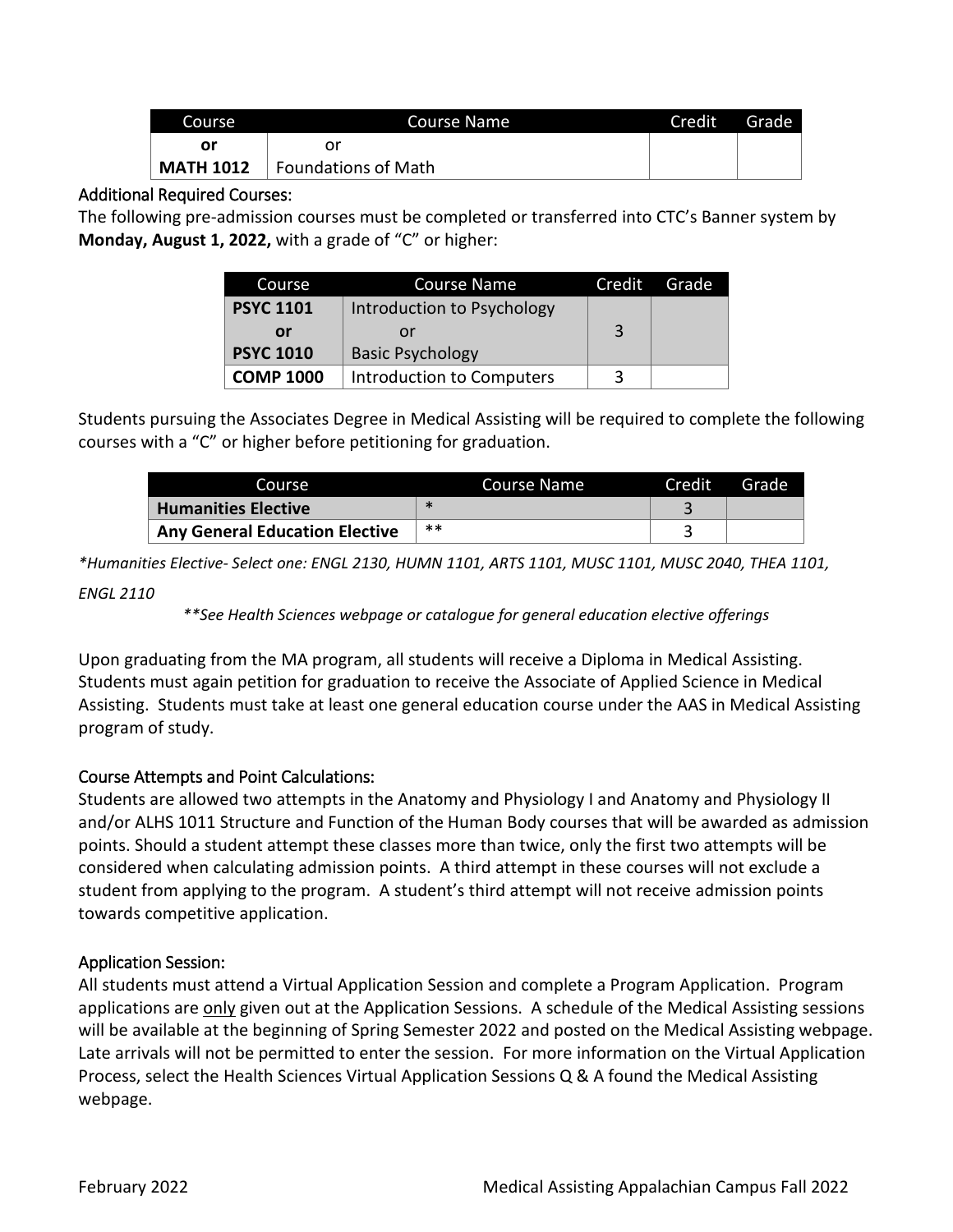## Final Class Selection:

Final class selection is based upon the total number of admission points**.** The students with the highest point value will be accepted into the program.